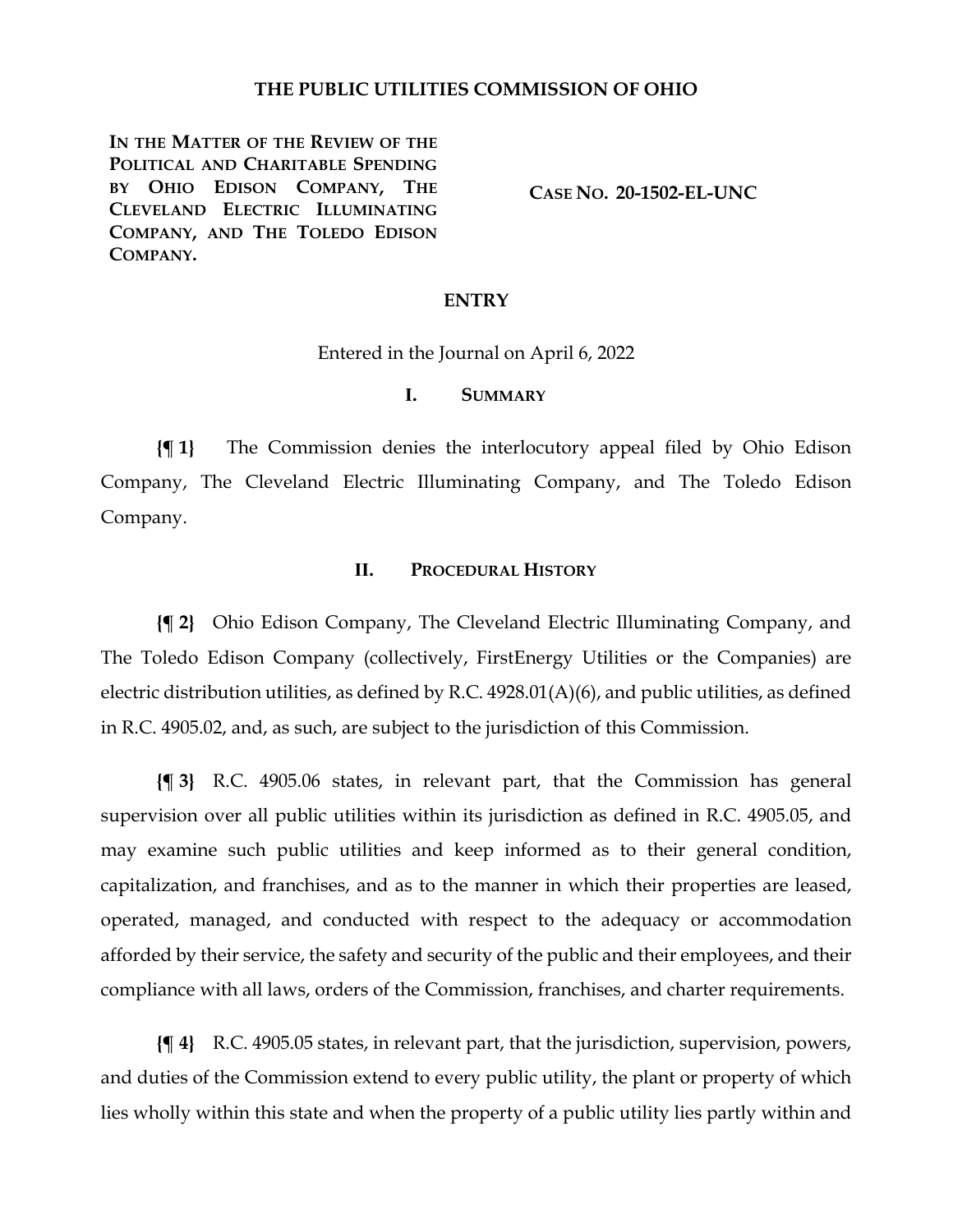partly without this state to that part of such plant or property which lies within this state; to the persons or companies owning, leasing, or operating such public utilities; and to the records and accounts of the business thereof done within this state.

**{¶ 5}** The Commission opened this proceeding on September 15, 2020, to review the political and charitable spending by the Companies in support of Am. Sub. H.B.6 and the subsequent referendum effort. On that same date, the attorney examiner directed the Companies to show cause, by September 30, 2020, demonstrating that the costs of any political or charitable spending in support of Am. Sub. H.B. 6, or the subsequent referendum effort, were not included, directly or indirectly, in any rates or charges paid by ratepayers in this state. Further, the attorney examiner directed interested parties to file comments regarding the Companies' response by October 29, 2020, and to file reply comments by November 13, 2020.

**{¶ 6}** The Companies timely filed their response to the show cause order on September 30, 2020. As part of the response, the Companies included an affidavit of Santino L. Fanelli.

**{¶ 7}** In a memorandum filed on July 23, 2021, the Companies represented that the Deferred Prosecution Agreement (DPA) entered into between the Companies' parent corporation, FirstEnergy Corp., and the United States Attorney's Office for the Southern District of Ohio may require that the Companies supplement their response to the September 15, 2020 show cause order. Further, the Companies represented that the DPA requires that the Companies supplement certain portions of their discovery responses in this proceeding.

**{¶ 8}** On June 29, 2021, OCC filed a motion to compel requesting various documents. Notably, one request, RPD-05-001, sought all documents reflecting (i) communications from the Federal Energy Regulatory Commission's (FERC) Division of Audits and Accounting relating to its audit of FirstEnergy Corp. and its subsidiaries; (ii)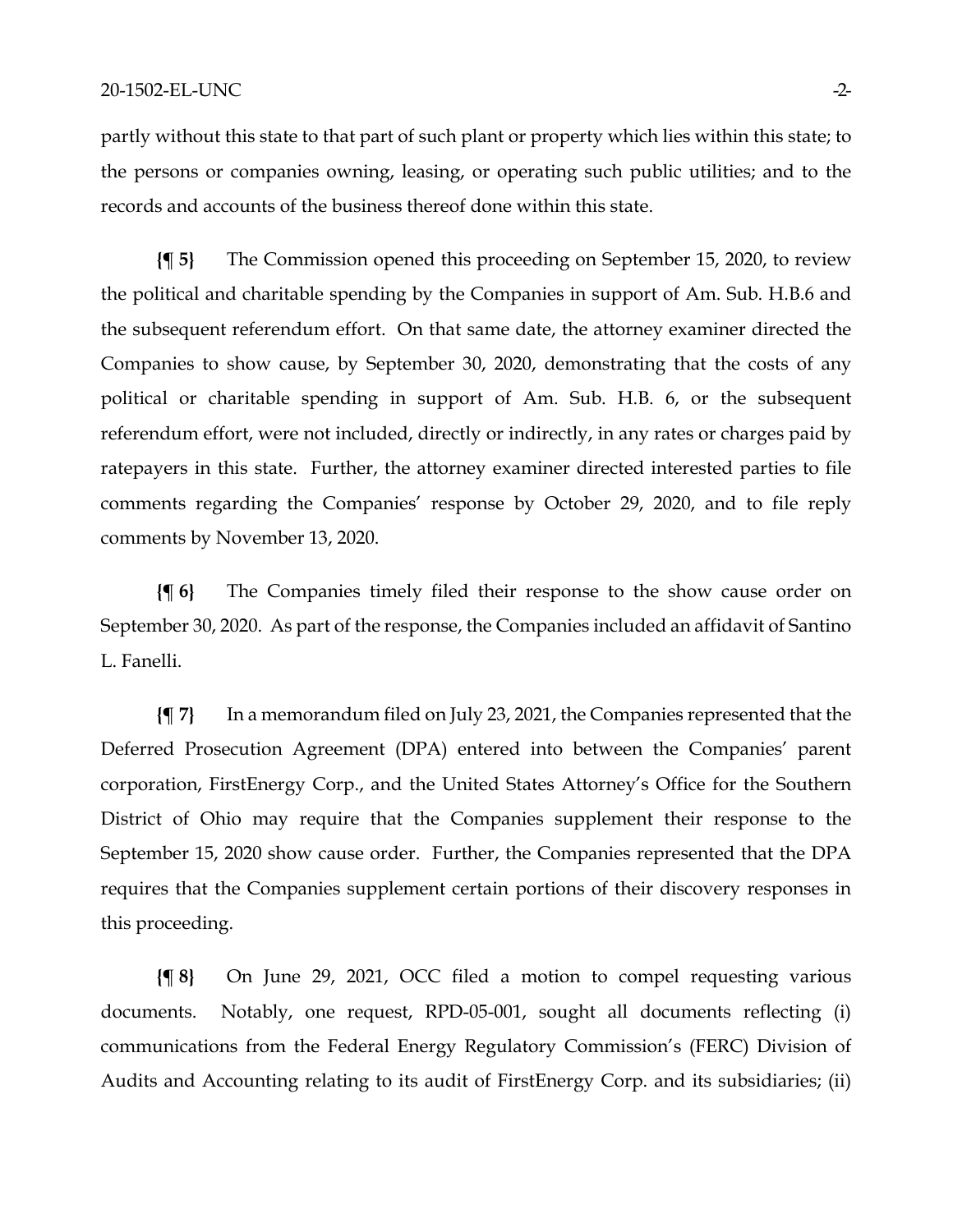communications from FirstEnergy to FERC's Division of Audits and Accounting relating to this investigation.[1](#page-2-0)

**{¶ 9}** The Companies filed a memorandum contra OCC's motion to compel on July 9, 2021.

**{¶ 10}** By Entry issued August 3, 2021, the attorney examiner scheduled a prehearing conference in this proceeding to address a variety of matters, including, but not limited to, the status of supplementing the original response to the show cause order. Further, the Entry indicated that a new schedule would be established for the filing of comments and reply comments to the Companies' response to the show cause order.

**{¶ 11}** On August 6, 2021, the Companies filed a motion for leave to file a supplemental response to the September 15, 2020 show cause order. No memoranda contra the Companies' motion were subsequently filed.

**{¶ 12}** In order to allow additional time to resolve numerous outstanding discovery disputes and other procedural issues, the attorney examiner extended the deadline for filing initial comments and reply comments to the Companies' response to the show cause order on several occasions, both sua sponte and at the request of various parties. See, e.g., Entry (Oct. 20, 2020) at ¶ 10; Entry (Apr. 22, 2021) at ¶¶ 6, 8, 12; Entry (May 13, 2021) at ¶¶ 23, 24, 28; Entry (July 20, 2021) at ¶¶ 15, 17; Entry (July 29, 2021) at ¶¶ 14, 16; Entry (Aug. 3, 2021) at ¶ 17.

**{¶ 13}** A prehearing conference was held on August 31, 2021, at which the Companies' unopposed motion for leave to supplement its response to the Commission's show cause order was granted, among other matters. Among those issues discussed was

<span id="page-2-0"></span><sup>&</sup>lt;sup>1</sup> The audit was initiated to evaluate FirstEnergy Corp.'s and its subsidiaries' compliance with: (1) crosssubsidization restrictions on affiliate transactions under 18 C.F.R. Part 35; (2) service company accounting, recordkeeping, and FERC Form No. 60 reporting requirements under 18 C.F.R. Parts 366, 367, and 369; (3) accounting and reporting requirements prescribed for public utilities pertaining to transactions with affiliated companies under 18 C.F.R. Parts 101 and 141; and (4) preservation of records requirements for holding companies and service companies under 18 C.F.R. Part 368.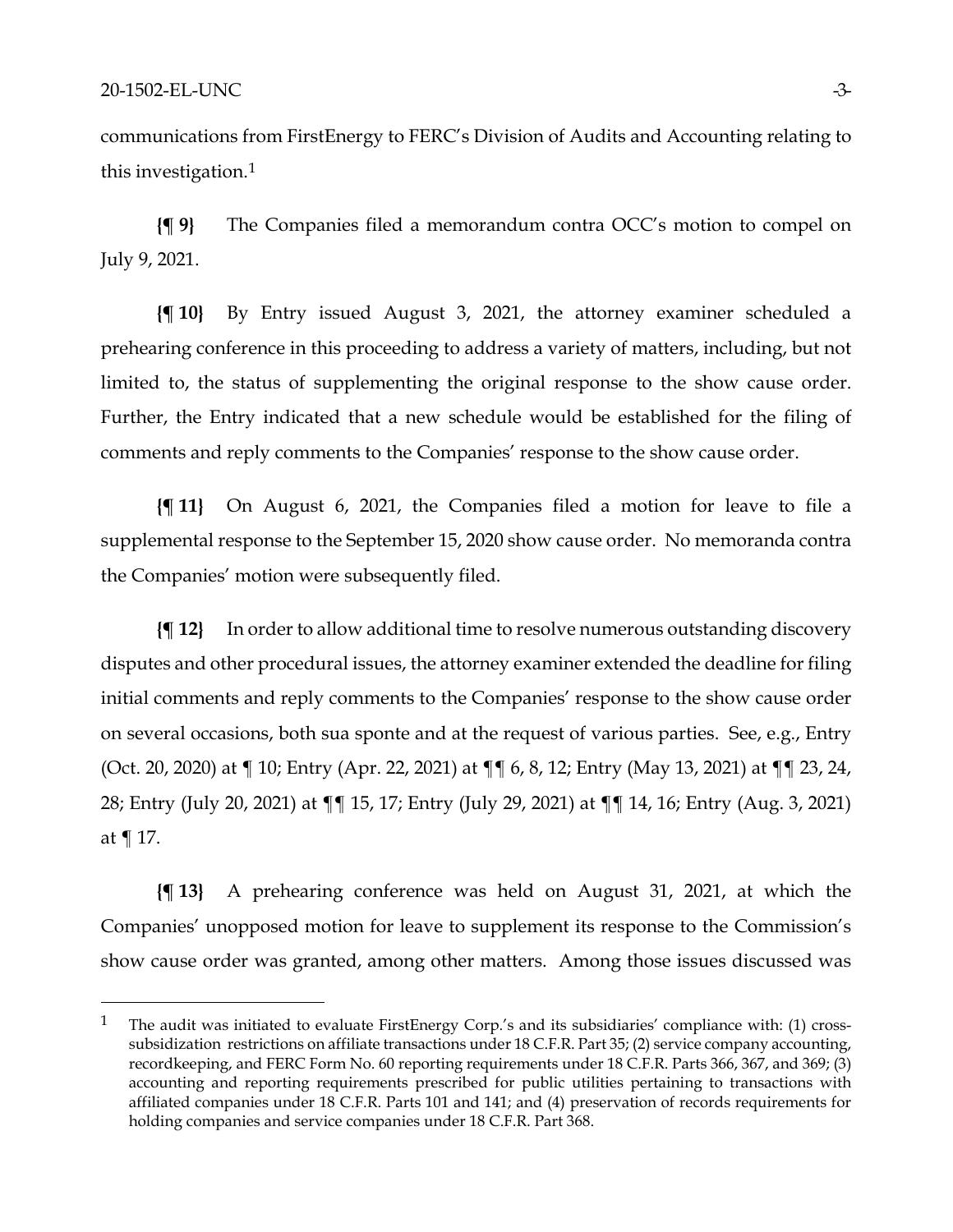OCC's motion to compel filed on June 29, 2021, which the attorney examiner denied, noting that the Commission would allow FERC to proceed with its audit in a confidential manner and that the attorney examiners would revisit the issue if, and when, the public audit report was released. Further, in order to provide parties time to adhere to the directives provided during the prehearing conference, the attorney examiner instructed that the initial and reply comment period would be established by subsequent entry. (Tr. (Aug. 31, 2021) at 9, 18, 54).

**{¶ 14}** By Entry issued October 28, 2021, the attorney examiner established a comment period regarding the Companies' response to the show cause order, as supplemented on August 6, 2021, with initial and reply comments to be filed by November 29, 2021, and December 14, 2021, respectively.

**{¶ 15}** Initial comments regarding the Companies' show cause order were timely filed by Citizens' Utility Board of Ohio, OCC, and the Ohio Manufacturers' Association Energy Group (OMAEG) on November 29, 2021.[2](#page-3-0) Reply comments were timely filed by OCC, Ohio Hospital Association, FirstEnergy Utilities, and OMAEG.<sup>[3](#page-3-1)</sup> The comments generally supported an update of the Companies to ensure that political and charitable contributions are not recovered in rates.

**{¶ 16}** On January 13, 2022, OCC filed a motion for an in-camera review to resolve the Companies' claim of privilege against responding to OCC's discovery and a motion to require the Companies to file notice if they disclose any records they claim to be privileged.

**{¶ 17}** On February 7, 2022, OCC filed correspondence in which it requested that the attorney examiners revisit the ruling on the motion to compel filed by OCC on June 29, 2021, requesting FirstEnergy disclose all documents given to FERC as part of its recent audit of FirstEnergy Corp. and its subsidiaries. In support of its request, OCC stated that the

<span id="page-3-0"></span><sup>&</sup>lt;sup>2</sup> Ohio Energy Group, the Ohio Hospital Association, Natural Resources Defense Council, and Ohio Partners for Affordable Energy filed correspondence indicating they would not be filing initial comments.

<span id="page-3-1"></span> $3$  Ohio Energy Group filed correspondence indicating it would not be filing reply comments.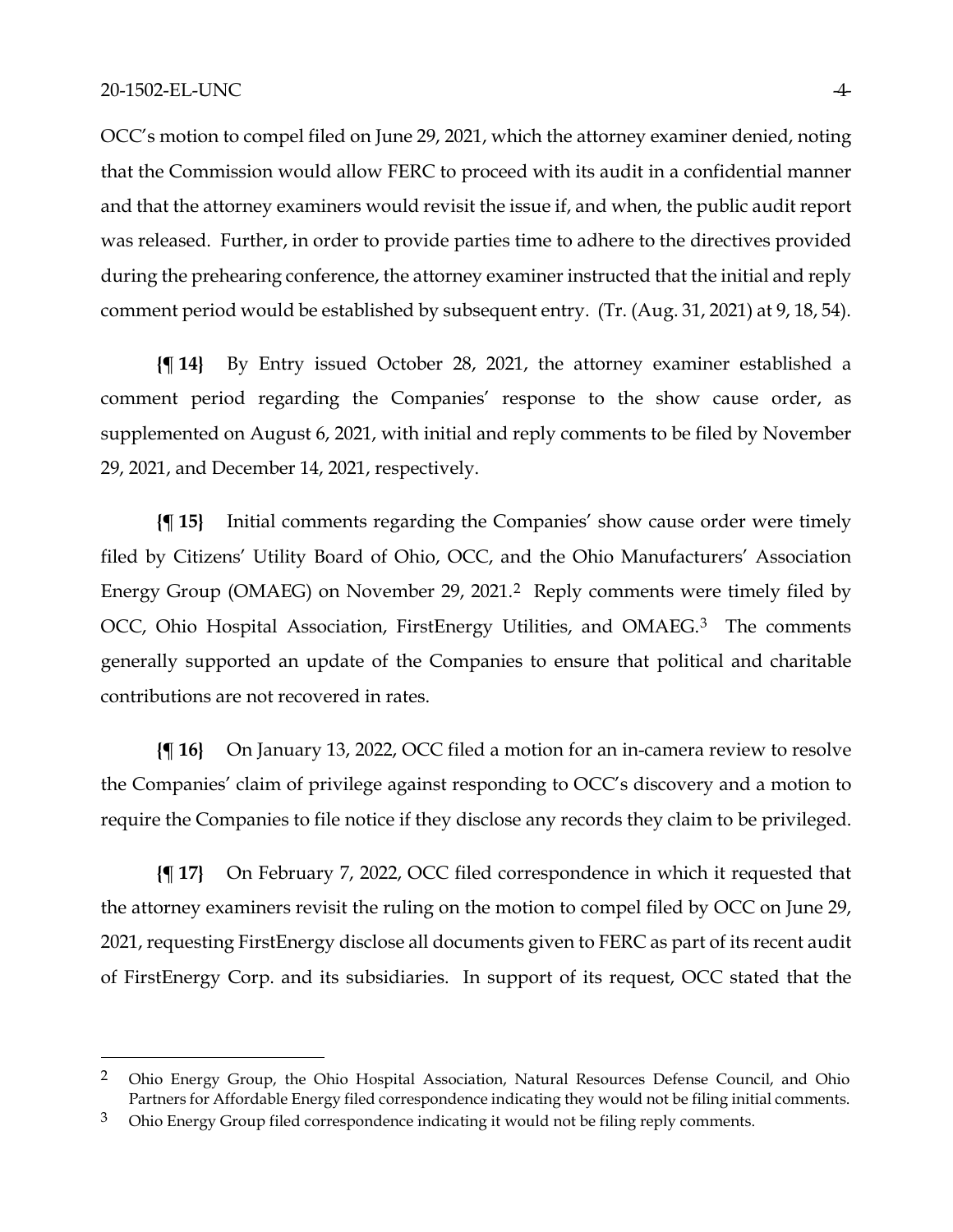FERC audit report was recently publicly filed on February 4, 2022, arguing that the confidentiality of the audit materials was no longer an issue.

**{¶ 18}** On February 10, 2022, a prehearing conference was held. At that conference, the attorney examiner granted OCC's motion for an in-camera review of the Companies' documents. Additionally, the parties were invited to file memoranda discussing whether the documents produced to the FERC are still protected now that the FERC audit has been released. The attorney examiners informed parties that a second prehearing conference would be scheduled during which they would provide their rulings.

**{¶ 19}** On February 18, 2022, FirstEnergy Utilities, OCC, and OMAEG timely filed responsive memoranda regarding the discovery of documents produced to FERC.

**{¶ 20}** By Entry issued March 9, 2022, the Commission directed Staff to issue the attached request for proposal (RFP) to acquire auditing services to assist the Commission with its review of the political and charitable spending of the Companies. The Entry further noted that the auditor's investigation shall determine whether the Companies' show cause demonstration is sufficient to ensure that the cost of any political or charitable spending in support of Am. Sub. H.B. 6, or the subsequent referendum effort, were not included, directly or indirectly, in any rates or charges paid by ratepayers in this state.

**{¶ 21}** On March 11, 2022, a prehearing conference was held to discuss the *in camera* review and the pending motion regarding production of documents used in the FERC audit. At the prehearing conference, the attorney examiners provided rulings regarding their findings from the *in camera* review, as well as granted OCC's narrowed motion to compel[4](#page-4-0) and directed the FirstEnergy Utilities to produce all documents and communications provided to FERC during the course of its audit within 30 days.

<span id="page-4-0"></span><sup>&</sup>lt;sup>4</sup> During the prehearing conference, counsel for OCC acknowledged that it was narrowing the scope of its motion to compel to only require the FirstEnergy Utilities to produce documents reflecting communications from FirstEnergy to FERC's Division of Audits and Accounting relating to this audit. OCC also confirmed that it was only interested in documents relating to the operations in Ohio.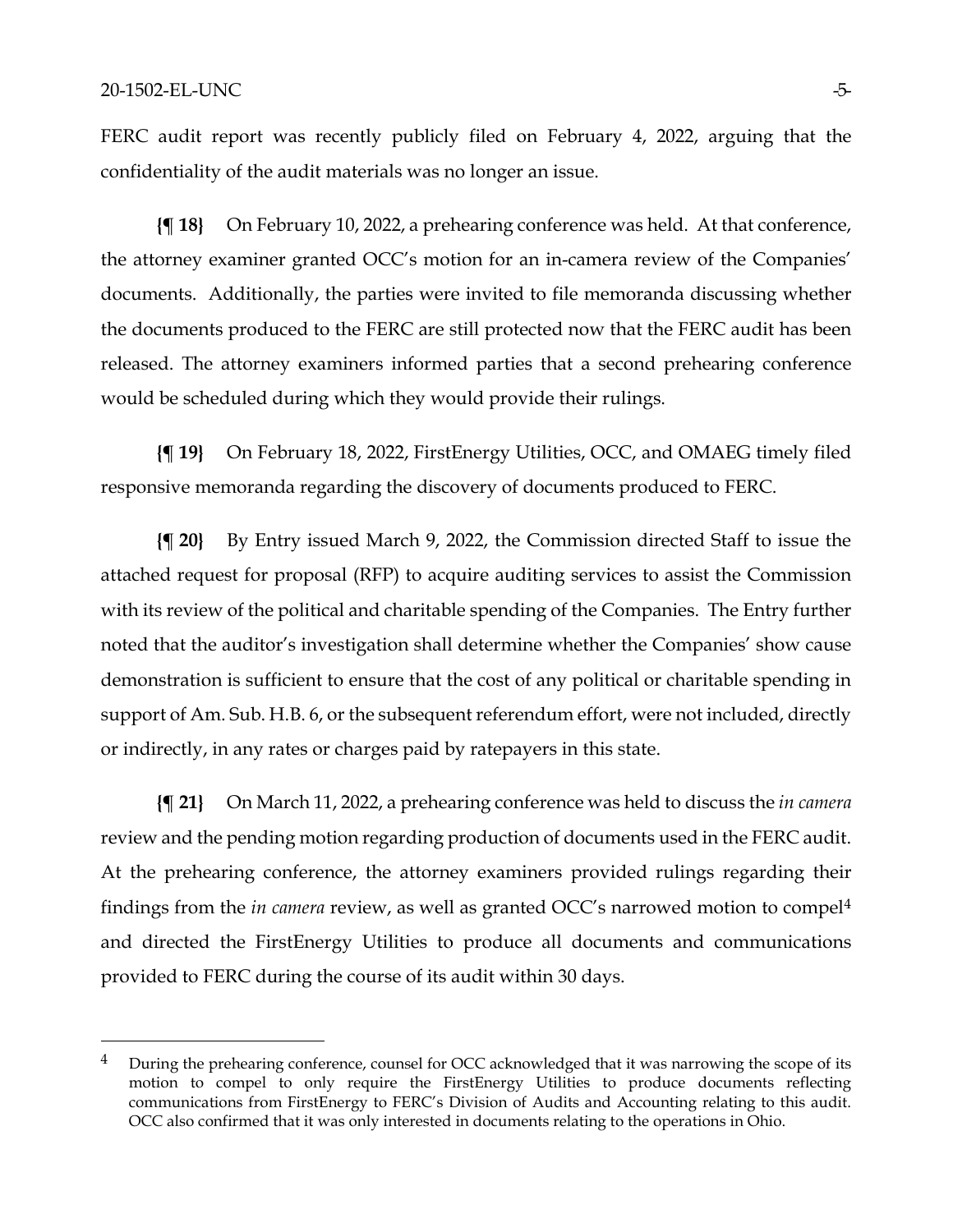**{¶ 22}** On March 16, 2022, the Companies filed an interlocutory appeal of the attorney examiner's reconsideration and granting of OCC's motion to compel during the March 11, 2022 prehearing conference, specifically with respect to RPD-[5](#page-5-0)-001.<sup>5</sup>

**{¶ 23}** On March 21, 2022, OCC filed a memorandum contra the Companies' interlocutory appeal.

#### **III. DISCUSSION**

#### *A. Summary of the Arguments*

**{¶ 24}** In support of their interlocutory appeal, the Companies first assert that the attorney examiners failed to address whether OCC had carried its burden to demonstrate that the requested FERC audit documents concerning the Companies are relevant to this proceeding, the scope of which is limited to whether the costs of any political or charitable spending in support of Am. Sub. H.B. 6 were included in any rates or charges paid by Ohio consumers. Additionally, the Companies argue that FERC's audit concerns FirstEnergy Corp.'s and its subsidiaries' compliance with FERC rules, not the Companies' compliance with Ohio law or Commission regulations, and covers over a dozen other FirstEnergyrelated entities that are not regulated by this Commission and encompasses a period from January 1, 2015 to September 30, 2021, which is broader than the time period at issue in this case. According to the FirstEnergy Utilities, only a portion of FERC's comprehensive audit concerns issues of any relevance to this case. Moreover, where there is overlap between the raw data relevant to this proceeding and the data that was provided to FERC, the FirstEnergy Utilities claim that data exists independent of FERC's audit, and the Companies have either produced it in response to the other requests from OCC or have offered to provide it in response to the discovery requests at issue.

<span id="page-5-0"></span><sup>&</sup>lt;sup>5</sup> While the attorney examiner also granted the motion to compel as to INT-6-003, the FirstEnergy Utilities do not appear to be contesting that portion of the ruling. In INT6-003, OCC also requested: (1) the employees that have met with the FERC staff either in person or via virtual meetings; (2) the employees interviewed by FERC staff; and (3) the employees that have communicated with FERC staff.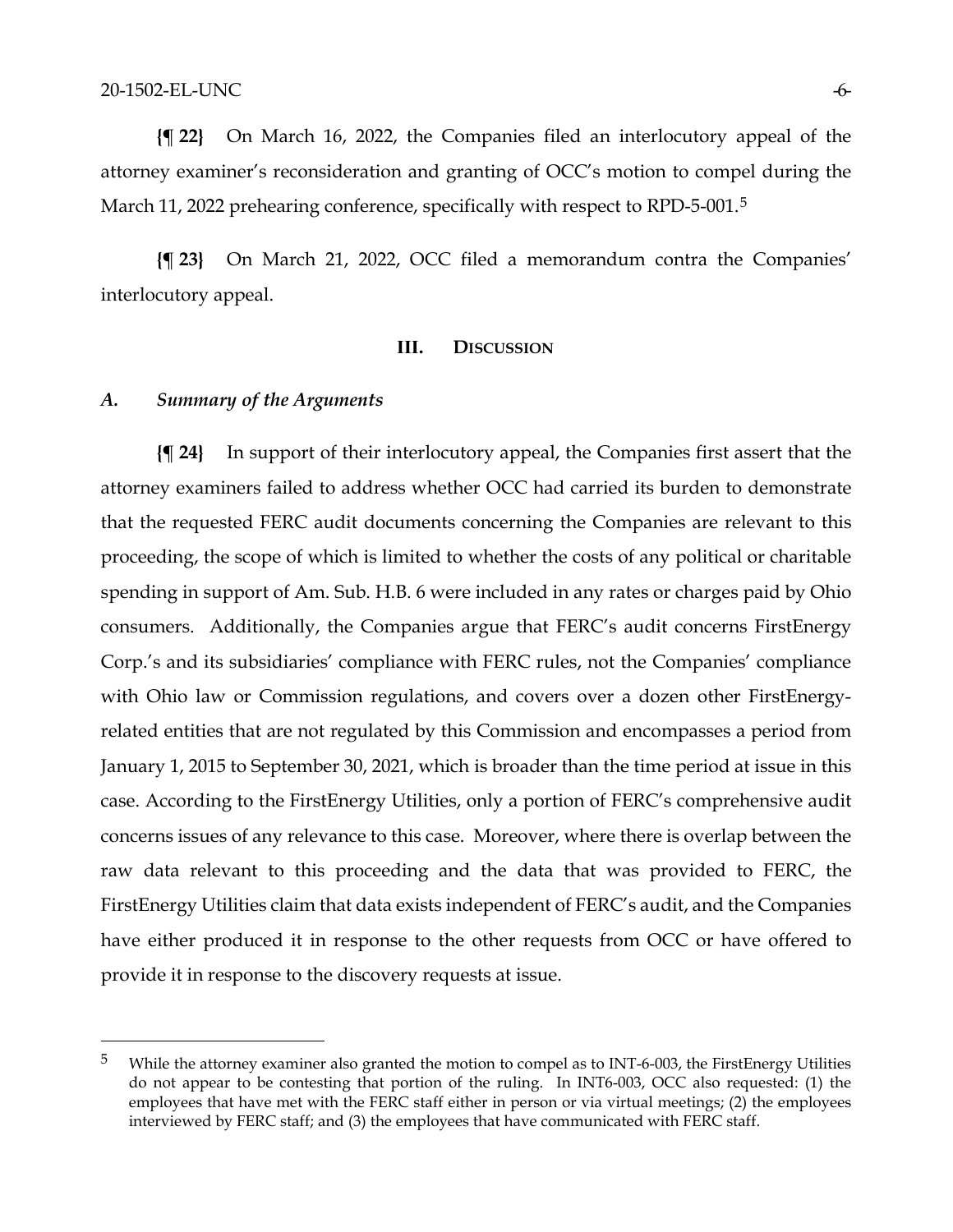**{¶ 25}** More importantly, allege the Companies, is the fact that the FERC materials are protected from disclosure by federal law and the publication of the final audit report does not change that. According to the FirstEnergy Utilities, federal law broadly protects information exchanged with FERC during an audit. Specifically, section 301 of the Federal Power Act provides, "No member, officer, or employee of the Commission shall divulge any fact or information which may come to his knowledge during the course of examination of books or other accounts." 16 U.S.C. § 825(b); see also 42 U.S.C. § 16452(d); 18 C.F.R. § 3c.2(a).[6](#page-6-0) Additionally, the Companies note that, in its letter to FirstEnergy Corp. opening the audit, FERC explicitly stated "[d]ocuments and information Commission staff obtains during [an] audit, as well as all working papers developed, will be placed in nonpublic files." The Companies argue that, in order for FERC to carry out its audit duties with efficiency, companies must be able to provide their business information freely with an expectation of confidentiality and without fear of that information later being disclosed, which is bolstered by FERC's own pronouncements about its audit process that note information provided by audited entities to FERC staff will be done so on a non-public basis. See *Procs. for Disposition of Contested Audit Matters*, Docket No. RM06-2-000, 114 FERC ¶ 61,178, Order No. 675, at ¶ 43 (Feb. 17, 2006); *Revised Policy Statement on Enforcement*, 123 FERC ¶ 61,156, at ¶ 15 (May 15, 2008).

**{¶ 26}** The FirstEnergy Utilities argue that the federal interest in the confidentiality of the audit materials would be severely undermined by permitting disclosure of confidential audit communications just because a party did not seek them directly from FERC. Moreover, the Companies contend that the issuance of the final audit report does not eliminate the nonpublic nature of the audit communications under federal law or pertinent regulations, further arguing that neither OCC nor OMAEG cited to any authority in any jurisdiction finding that FERC audit materials are no longer worthy of protection

<span id="page-6-0"></span> $6$  These statutes and regulation prohibit any FERC employee, absent direction from FERC or a court of competent jurisdiction, from divulging any fact or information which may come to his or her knowledge during the course of examination of books or other accounts.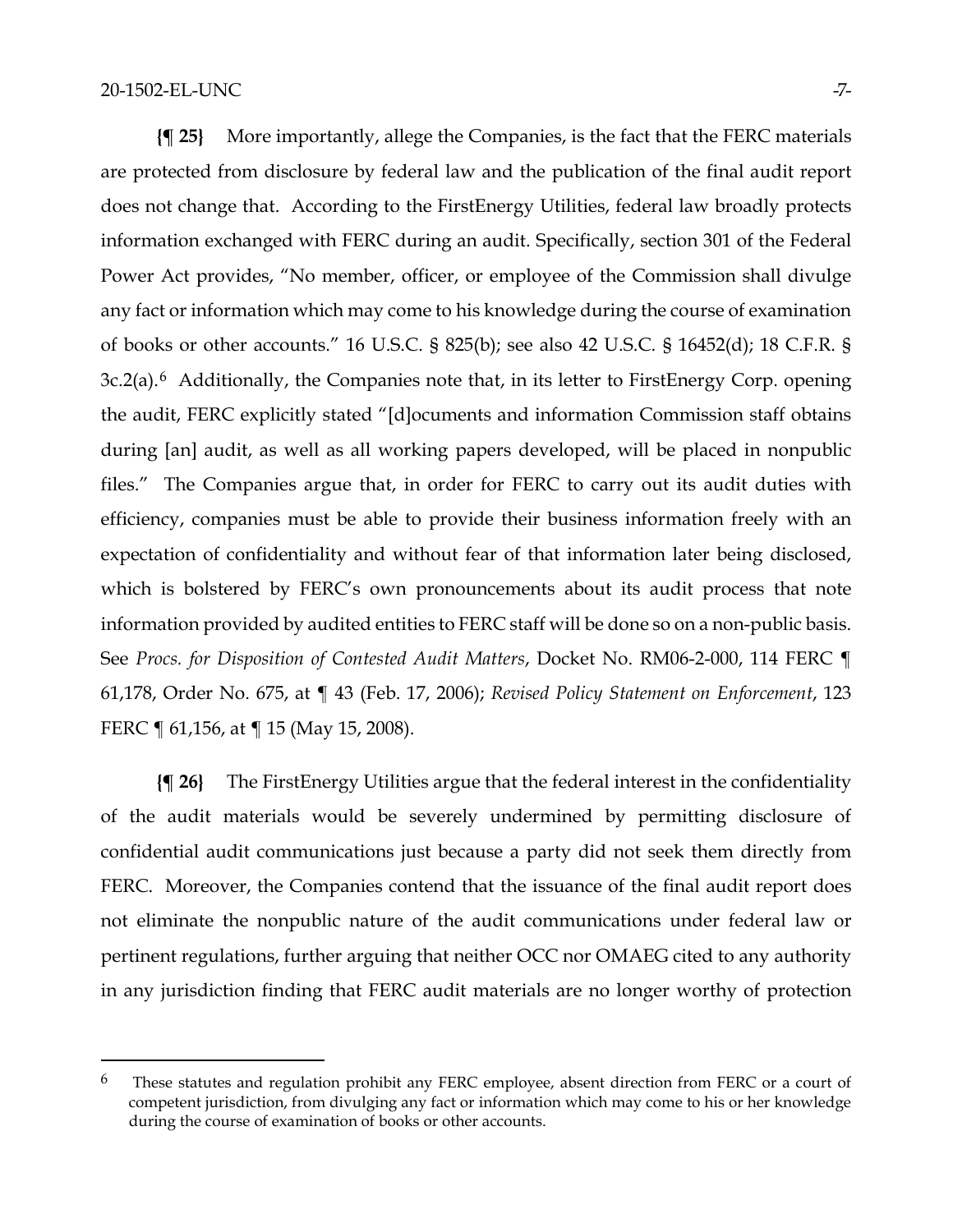following the publication of an audit report. The Companies assert that FERC has clearly delineated the specific procedural moments when certain aspects of an audit are made public. See Procs. for Disposition of Contested Audit Matters, Docket No. RM06-2-000, 114 FERC ¶ 61,178, 2006 WL 368433, Order No. 675, at ¶ 38 (Feb. 17, 2006).

**{¶ 27}** Moreover, in response to the attorney examiner's ruling, the Companies note that R.C. 4901.16 is not applicable to the FERC audit process, and the interpretation of R.C. 4901.16 in no way informs the interpretation of FERC's governing statutes and regulations; in fact, allege the Companies, R.C. 4901.16 and the relevant FERC statutes, regulations, and governing policies are substantively different, given that the latter do not expressly contemplate that information obtained during an audit will be disclosed when Staff or an auditor submits a "report to the [] commission" or "when called on to testify." As such, the Companies contend that the applicable federal statutes and rules provide for no such exception. See *Reliant Energy Power Generation, Inc. v. FERC*, 520 F. Supp. 2d 194, 199, 206 (D.D.C. 2007); *Wholesale Competition in Regions with Organized Elec. Markets*, 125 FERC ¶ 61,071, 2008 WL 4686146, Order No. 719, at ¶ 465 (Oct. 17, 2008). The FirstEnergy Utilities further allege that cases dealing with requests for records from outside parties to FERC pursuant to the Freedom of Information Act also demonstrate the confidential nature of such information. See *STS Energy Partners LP v. FERC*, 82 F. Supp. 3d 323, 333 (D.D.C. 2015); *Williston Basin Interstate Pipeline Co. v. FERC*, No. CIV. A. 88-0592-LFO, 1989 WL 44655, at \*1 (D.D.C. Apr. 17, 1989). In fact, the Companies assert that the attorney examiners' grant of OCC's motion to compel here would give OCC discovery rights far exceeding those provided in FERC's own proceedings. Subsequent to filing of memoranda on February 18, 2022, OCC moved to intervene in the ongoing FERC audit, seeking "all the rights belonging to a party." See FERC Docket No. FA19-1-000, #20220224-5140 (Feb. 24, 2022). As such, the FirstEnergy Utilities maintain that FERC will soon decide what, if any, rights OCC has with respect to the confidential audit, deeming the attorney examiner's ruling premature, at best.

**{¶ 28}** Although the Companies do not contest that the findings phase of FERC's audit is complete, they claim FERC's audit of FirstEnergy Corp. and its subsidiaries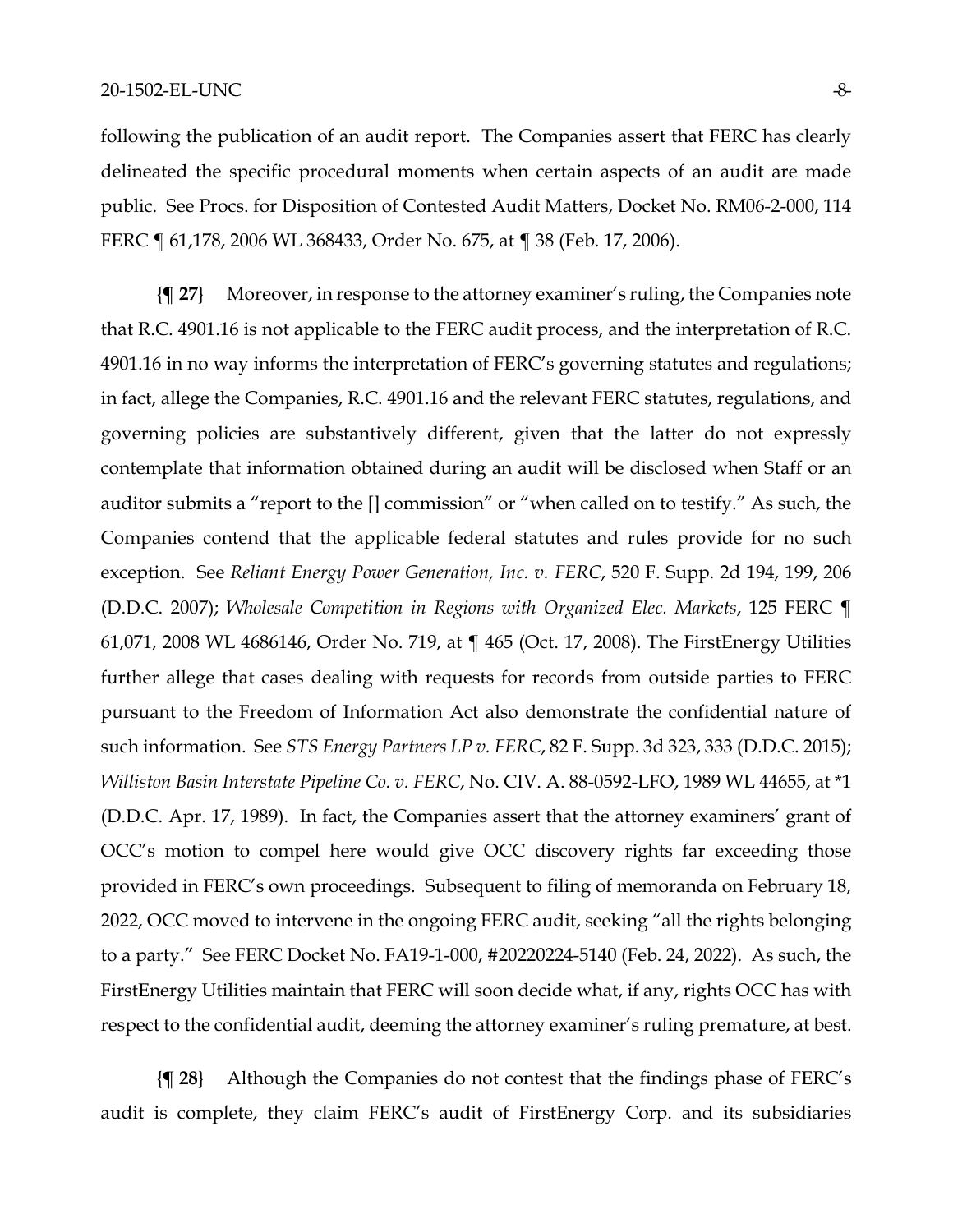continues in the compliance phase, and so, it is incorrect to deem FERC's audit "completed." As noted earlier, the Companies continue to assert that there is nothing about the publication of the final audit report that eliminates the non-public nature of the audit communications under federal law or regulation. The FirstEnergy Utilities maintain that the same paradox raised by the attorney examiner during the August 31, 2021 prehearing conference still exists today in that FERC is still unable to disclose this information itself. (Transcript (Aug. 31, 2021) at 18). In addition to the ongoing audit proceedings, the Companies also note that FERC's related investigation of FirstEnergy Corp.'s lobbying and governmental affairs activities concerning H.B. 6 must be considered. In its initial engagement letters, FERC staff directed FirstEnergy Corp. to preserve and maintain all documents and information related to those issues as they have been developed as part of the audit conducted by FERC's Division of Audits and Accounting. Moreover, the Companies claim that FERC has previously made clear that it believes it has an important interest in ensuring the integrity of investigations that follow from FERC audits. See *Procs. for Disposition of Contested Audit Matters*, Docket No. RM06-2-000, 114 FERC ¶ 61,178, Order No. 675, at ¶ 44 (Feb. 17, 2006).

**{¶ 29}** Finally, the Companies note that the Commission has now ordered an audit in this case to "determine whether the show cause demonstration submitted by [the Companies] is sufficient to ensure that the cost of any political or charitable spending in support of Am. Sub. H.B. 6, or the subsequent referendum effort, were not included, directly or indirectly, in any rates or charges paid by ratepayers in this state." Further, the RFP attached to the Entry indicates that the auditor's comprehensive review will broadly cover matters related to the Companies' political and charitable spending and the costs booked to a number of relevant FERC Accounts. Entry (Mar. 9, 2022) at ¶¶ 1, 20. Given this further review by the Commission, the Companies claim any potential intrusion into FERC's confidential processes should be even more disfavored. Thus, the Companies request that the Commission reverse the ruling granting the motion to compel.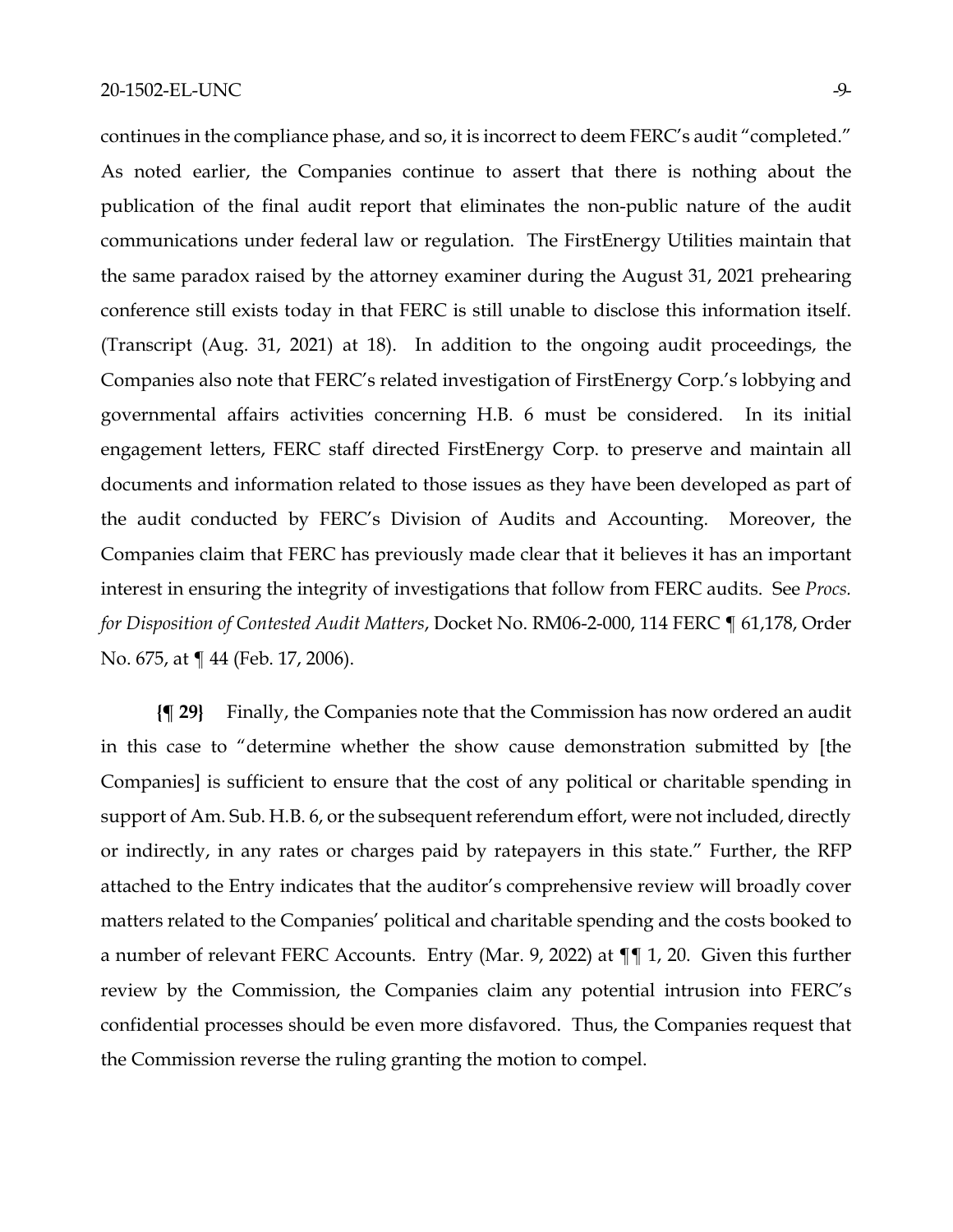**{¶ 30}** In its memorandum contra the Companies' interlocutory appeal, OCC initially argues that the Companies' appeal does not qualify for immediate review under Ohio Adm.Code 4901-1-15(A), as that rule allows a party that is adversely affected by a ruling granting a motion to compel discovery to seek an immediate interlocutory appeal. According to OCC, the FirstEnergy Utilities have not suffered any harm, as the harm they claim from the ruling is "violating the important federal interest in the confidentiality of audit materials," which is a potential harm to FERC and not the Companies themselves. Along that same line, OCC argues that the appeal should be dismissed as the FirstEnergy Utilities lack standing, pursuant to Ohio Adm.Code 4901-1-15(E)(2), to raise the issue of confidentiality. In support of its argument, OCC asserts that, because the statutes upon which the FirstEnergy Utilities rely for continued protection of the information only apply to FERC employees, the Companies lack standing to raise a claim of confidentiality under statutes that apply only to FERC staff.

**{¶ 31}** Assuming the Commission agrees that an immediate appeal is inappropriate, OCC also argues that the FirstEnergy Utilities failed to claim that the appeal presents a new or novel question of interpretation, law, or policy, or is taken from a ruling which represents a departure from past precedent, pursuant to Ohio Adm.Code 4901-1- 15(B).[7](#page-9-0) OCC claims that it is common practice and, thus, not new or novel, for parties to file discovery requests with the utility seeking communications that a utility had with Staff or a Staff auditor. Moreover, OCC asserts that an attorney examiner requiring the production of discovery in response to a motion to compel raises no new or novel questions, and certainly does not represent a departure from past precedent.

**{¶ 32}** Similar to its arguments pertaining to standing, OCC also claims that the Commission should otherwise dismiss the appeal because the FirstEnergy Utilities have failed to show prejudice as a result of the ruling, pursuant to Ohio Adm.Code 4901-1-

<span id="page-9-0"></span><sup>&</sup>lt;sup>7</sup> OCC notes that the FirstEnergy Utilities failed to even make the argument that their appeal qualified for certification under Ohio Adm.Code 4901-1-15(B).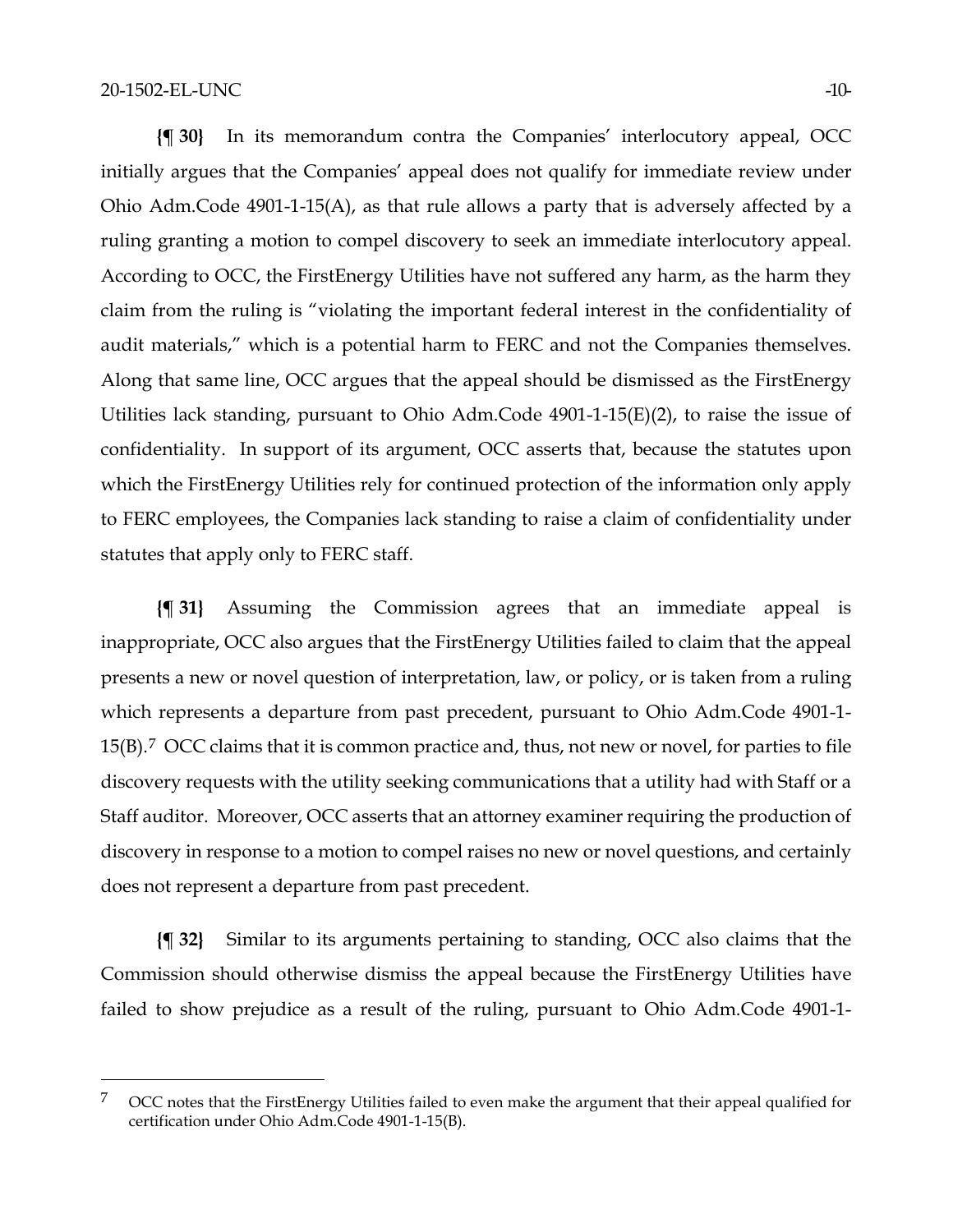15(E)(2), noting that the Companies cannot demonstrate harm given that the audit has been completed. In response to the Companies' claims of prejudicial effect, OCC notes that the audit in this proceeding and the FERC investigation are completely separate matters and OCC does not seek any documents from that investigation. As a second point, OCC argues that the fact that FERC completed an audit covering similar issues raised for the Commission's consideration does not deprive the Commission of its jurisdiction nor OCC of its discovery rights. While the Companies claim production of the documents will undermine FERC's guarantees for confidentiality, OCC responds by observing that the audit is completed and there is no ongoing audit process with which the production of documents could interfere.<sup>[8](#page-10-0)</sup>

**{¶ 33}** Finally, OCC opines that that attorney examiner's ruling requiring the production of information provided to FERC during the course of its audit was lawful under R.C. 4903.082 and Ohio Adm.Code 4901-1-16(B). The Commission's discovery rules, according to OCC, are intended to facilitate full and reasonable discovery, consistent with the statutory discovery rights parties are afforded under R.C. 4903.082. As such, OCC requests that the Commission deny the Companies' appeal, which represents obstructive and delaying tactics to thwart OCC's ample discovery rights provided by statute. Further, Ohio Adm.Code 4901-1-16(B) provides that any party to a Commission proceeding may obtain discovery in any matter, not privileged, which is relevant to the subject matter of the proceeding. The rule also provides that it is not a ground for objection that the information sought would be inadmissible at the hearing, if the information sought appears reasonably calculated to lead to the discovery of admissible evidence. As to relevance, OCC asserts the FERC audit includes the period related to H.B. 6 activities (January 1, 2017 through December 31, 2019), and covered various information relevant to this proceeding, including the discovery that FirstEnergy Service Company improperly recorded \$10.9 million of lobbying costs in utility operating expense accounts; the identification of \$20.9 million in

<span id="page-10-0"></span><sup>8</sup> OCC notes that FirstEnergy has accepted FERC's findings from the audit and will not be pursuing either of the two options for contesting FERC audit findings.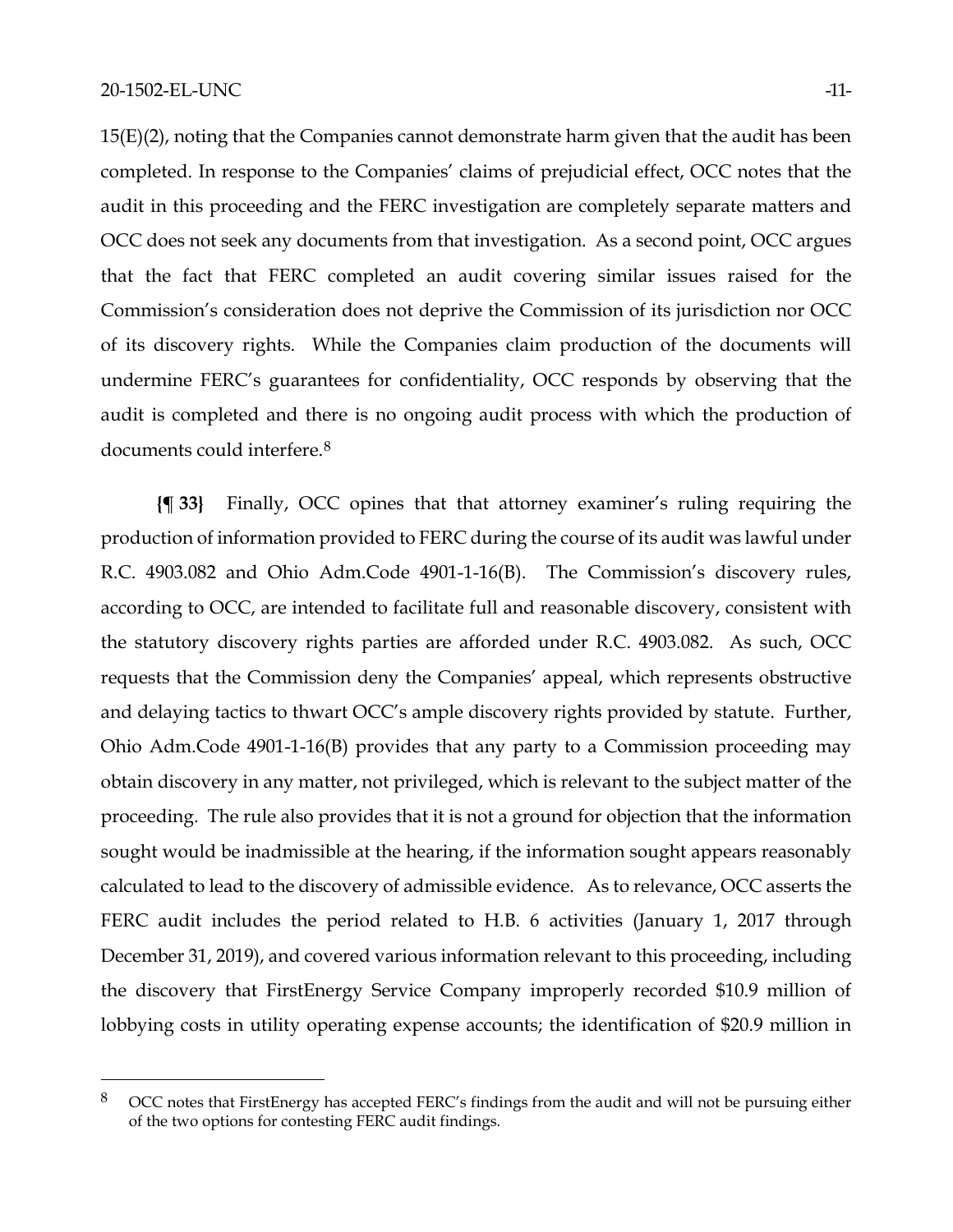payments to entities associated with the former Commission chairman; the identification of \$28.98 million in payments to 16 entities that were improperly classified or misallocated to certain FirstEnergy regulated utilities; and the discovery that internal lobbyists were incorrectly recording their labor costs. Moreover, now that the audit has concluded, OCC argues that the attorney examiner was correct to determine there was no privilege associated with the documents. According to OCC, FirstEnergy Utilities have failed to cite to any authority to support their position of keeping documents FirstEnergy Corp. and its subsidiaries gave to FERC from the public now that the audit has been concluded.

#### *B. Commission Conclusion*

**{¶ 34}** Ohio Adm.Code 4901-1-15 sets forth the standards for interlocutory appeals. The rule provides that no party may take an interlocutory appeal from a ruling by an attorney examiner unless that ruling is one of four specific rulings enumerated in paragraph (A) of the rule or unless the appeal is certified to the Commission by the attorney examiner pursuant to paragraph (B) of the rule. The ruling which is the subject of the interlocutory appeal is one of the four specific rulings enumerated in Ohio Adm.Code 4901-1-15(A), i.e., the granting of a motion to compel. Therefore, the interlocutory appeal is properly before the Commission.[9](#page-11-0)

**{¶ 35}** Ohio Adm.Code 4901-1-15(E) provides that, upon consideration of an interlocutory appeal, the Commission may, in its discretion either: (1) affirm, reverse, or modify the ruling; or (2) dismiss the appeal for a variety of stated reasons, including, but not limited to, whether the party taking the appeal lacks the requisite standing to raise the issues presented or has failed to show prejudice as a result of the ruling in question.

<span id="page-11-0"></span><sup>&</sup>lt;sup>9</sup> While OCC argues that this issue requires to be certified to the Commission, pursuant to Ohio Adm.Code 4901-1-15(B), we note that the subject ruling granted a motion to compel over the objections of FirstEnergy Utilities and requires them to produce documentation responsive to the motion to compel. OCC produces no case precedent or otherwise persuasive authority to support its contention that the FirstEnergy Utilities have not been adversely affected by the ruling.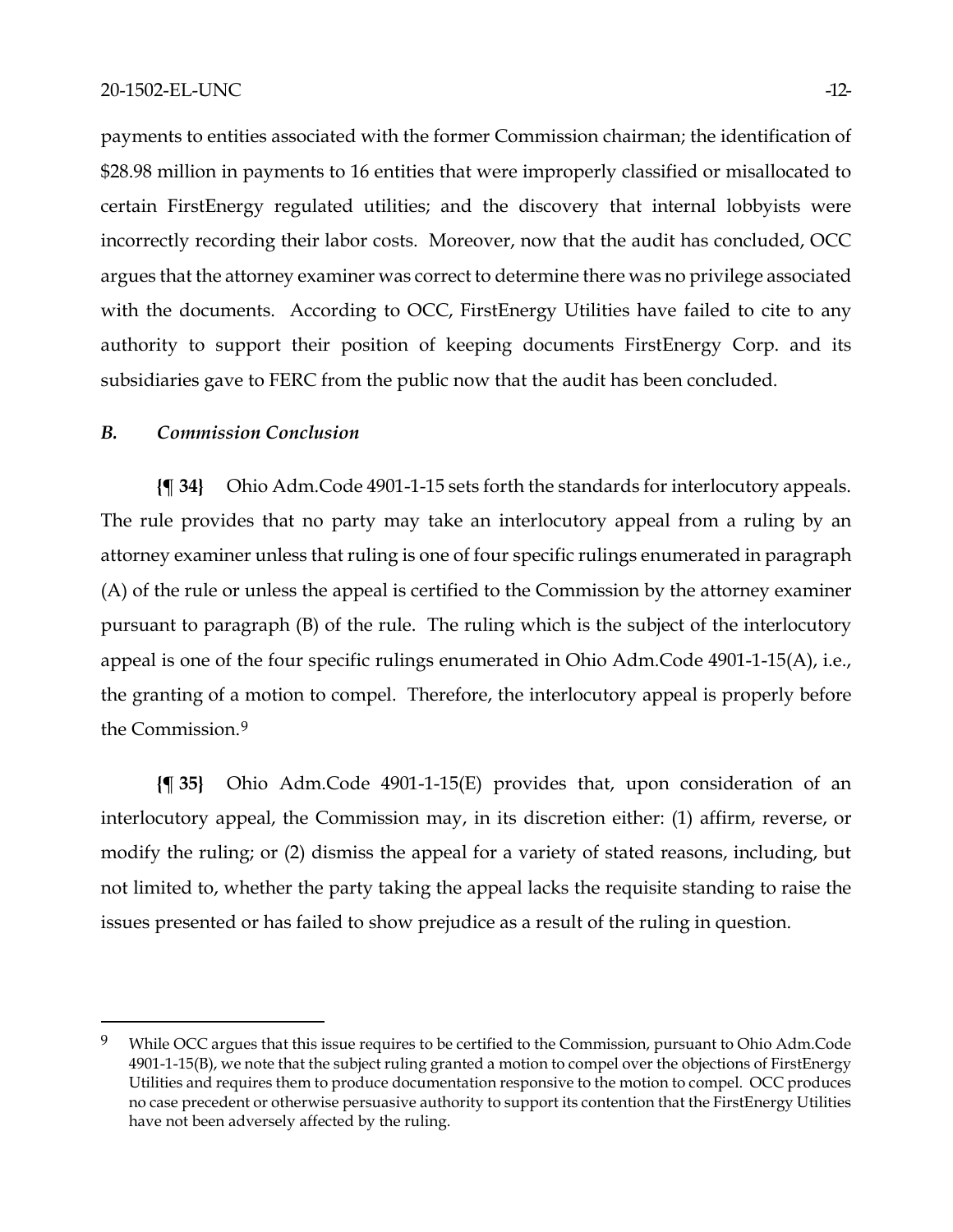**{¶ 36}** Ohio Adm.Code 4901-1-16 provides any party to a Commission proceeding may obtain discovery of any matter, not privileged, which is relevant to the subject matter of the proceeding. It is not a ground for objection that the information sought would be inadmissible at the hearing, if the information sought appears reasonably calculated to lead to the discovery of admissible evidence. Therefore, in determining whether or not to grant a motion to compel discovery, the Commission, or the attorney examiner, must determine that the information sought to be discovered is neither privileged nor irrelevant.

**{¶ 37}** The Companies' entire basis for arguing against relevancy is grounded in three conclusory sentences in its memorandum contra the motion to compel. See Memorandum Contra OCC Motion to Compel (July 9, 2021) at 6. We believe that the narrowed discovery request is relevant and appears reasonably calculated to lead to the discovery of admissible evidence in this proceeding, as claimed by OCC. Moreover, we note that the FERC audit arises from the same facts and circumstances and addresses several of the same issues that will be the subject of the Commission's audit in this case, as discussed further in the recently issued RFP. Specifically, the auditor selected by the Commission will be required, among other things, to review costs booked to relevant FERC accounts during the period from January 1, 2017 through December 31, 2019. Entry (Mar. 9, 2022) at  $\P\P$  1, 14. Accordingly, the Companies' arguments regarding discoverability are rejected.

**{¶ 38}** As noted by the attorney examiner during the prehearing conference, "[w]hile the Companies admit that the federal statutes and regulations expressly apply to FERC, the Companies also attempt to argue that they reflect and implement important federal rules and policy that implicitly extends to state regulators like this Commission; however, the Companies have produced no persuasive case precedent to substantiate these claims." (Tr. (Mar. 11, 2022) at 53). We continue to find a lack of persuasive authority supporting the arguments of the Companies related to the federal statutes and regulations prohibiting the disclosure of information by FERC employees that would warrant reconsideration of the attorney examiner's ruling. (See Tr. (Mar. 11, 2022) at 53-54) (where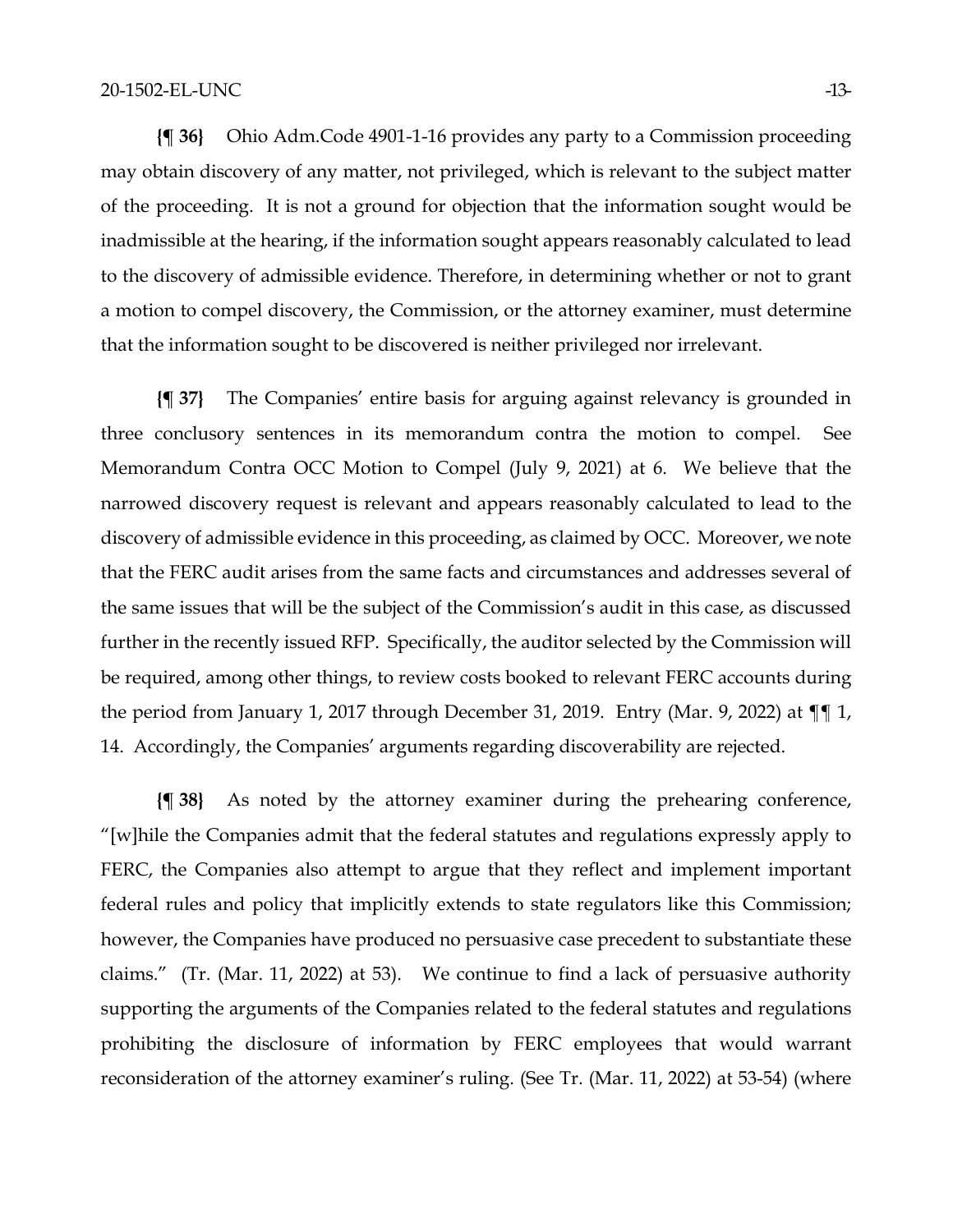the attorney examiner noted the inapplicability of cases cited by the Companies regarding the Freedom of Information Act).

**{¶ 39}** In fact, in all of the applicable pleadings, the FirstEnergy Utilities' only attempt to cite to a case dealing with a disputed discovery order pertaining to information that allegedly infringed upon a federal regulatory body's confidential processes was a decision from the Supreme Court of Texas. See *Eli Lilly & Co. v. Marshall*, 850 S.W.2d 155 (1993). In that case, the Supreme Court of Texas, after recognizing that a similar regulation for the United States Food and Drug Administration (FDA) spoke to only agency disclosures, held that the regulation did not preempt the trial court's order to produce the identities of reporters who provided adverse reaction reports to the FDA , but added "[t]he FDA regulations clearly embody a vital public interest in confidential voluntary reporting that is eviscerated as equally by a manufacturer's compelled disclosure as by the FDA's disclosure."[10](#page-13-0) The Court stressed that "the congressional objective of fostering postapproval reporting of possible adverse reactions for all FDA-approved drugs [was] severely compromised by the trial court's order of wholesale disclosure of reporters identities." And the Court noted that Eli Lilly, the FDA, and the general public all have a strong interest "in maintaining the free flow of information derived from adverse reaction reports." Given the trial court "ordered full disclosure . . . without a showing of particularized relevance and need," the Court vacated the discovery order. *Id*. at 160.

**{¶ 40}** However, we do not find this case to be persuasive or controlling to contest an order compelling information submitted during an audit conducted by FERC. Not only does *Eli Lilly* deal with an entirely separate regulatory agency and subject matter, there is no comparable voluntary disclosure process at risk of being jeopardized in this case. The FirstEnergy Utilities were obligated to provide FERC with any and all information requested during the course of its audit, as FERC maintains the ability to inspect all records

<span id="page-13-0"></span> $10$  Although submission of a report to the manufacturer is voluntary by the health care provider, the manufacturer must submit any such reports it receives to the FDA. 21 U.S.C. § 355(k)(1).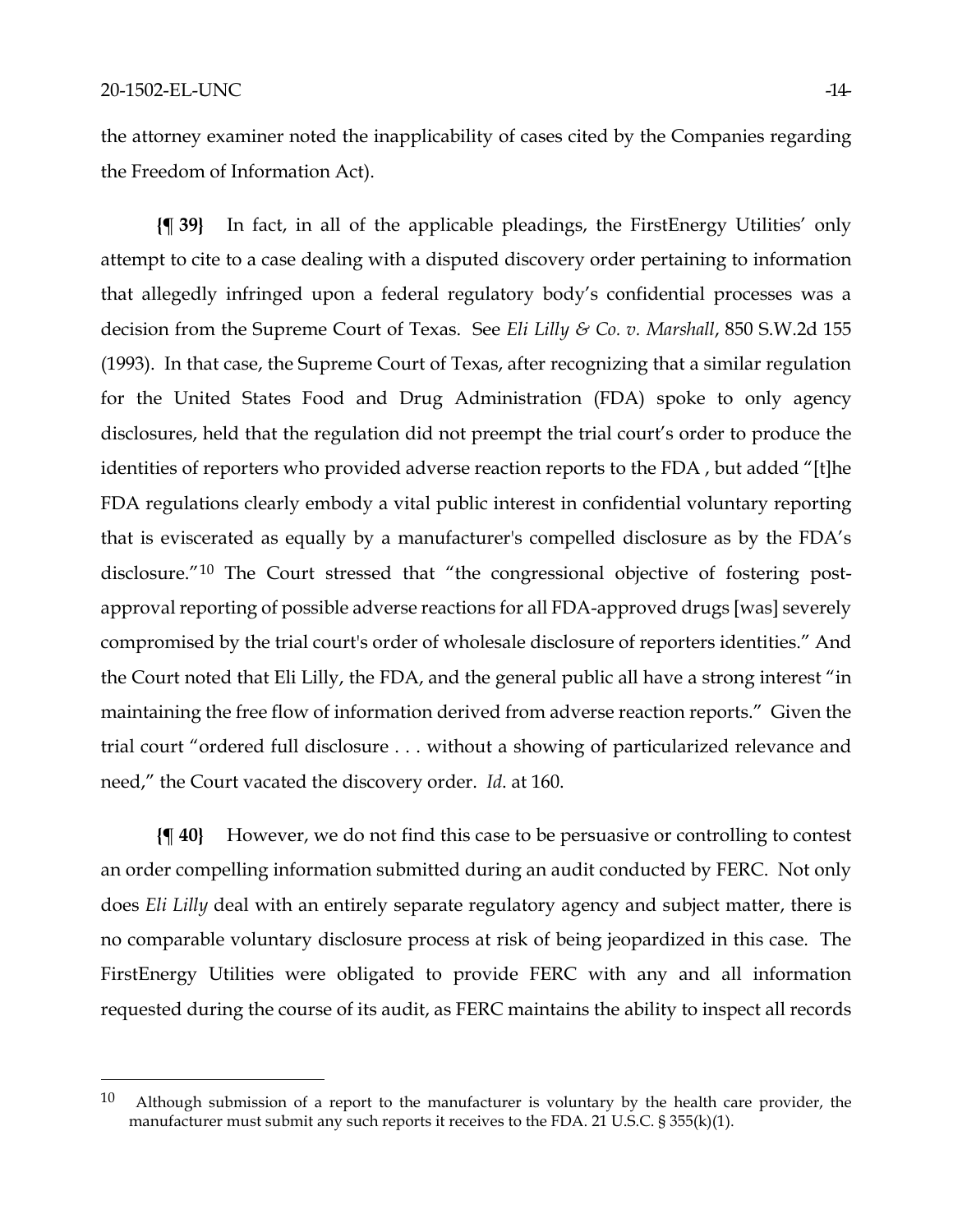of entities falling within its jurisdiction. Further, unlike the FDA in *Eli Lilly*, which again is not binding upon this Commission, FERC did not file a statement of interest in response to the motion to compel in this case. Finally, even if we were to find *Eli Lilly* to be persuasive, any "compelling public interest consideration manifested" by the FERC regulations was upheld by allowing FERC to complete its audit without undue interference from the discovery process in this proceeding.

**{¶ 41}** Moreover, it appears that the Texas Public Utility Commission did not find the holdings in *Eli Lilly* to be controlling regarding documentation provided to FERC through the audit process when this exact issue was raised before it. See *In re Petition of Entergy Gulf States, Inc. for Certification of an Independent Organization for the Entergy Settlement Area in Texas*, Texas Pub. Util. Comm., Docket No. 28818 (*EGSI Case*), Order No. 10 (Apr. 21, 2004). In that case, the Texas Industrial Energy Consumers served upon Entergy Gulf States, Inc. (EGSI) a discovery request to describe in detail all compliance audits of activities conducted by FERC or other regulatory agencies during the last 24 months, as well as summarize the results of such audits and "provide all available documentation concerning the audits." EGSI objected, citing the fact that the request would require it to produce information or documents related to ongoing FERC audits or non-public matters and would be inconsistent with the non-public nature both of any documents and information related to the audits and matters. In response to the subsequent motion to compel, EGSI continued to assert the objection on the basis of the federal provision and argued that, since documents and information obtained by FERC staff during the audits was placed in non-public files, non-public meant exempt from disclosure even under a protective order. EGSI also claimed that when it provided data responses to FERC, it did so under federal provisions which govern confidential treatment of materials submitted, noting that FERC is the primary arbiter of documents it receives from regulated utilities and that parties should have requested documents from FERC so that FERC can decide the issue. The Texas Public Utility Commission did not agree and found that the federal provisions cited by EGSI were not applicable to the case and ordered that EGSI *immediately* produce all documents responsive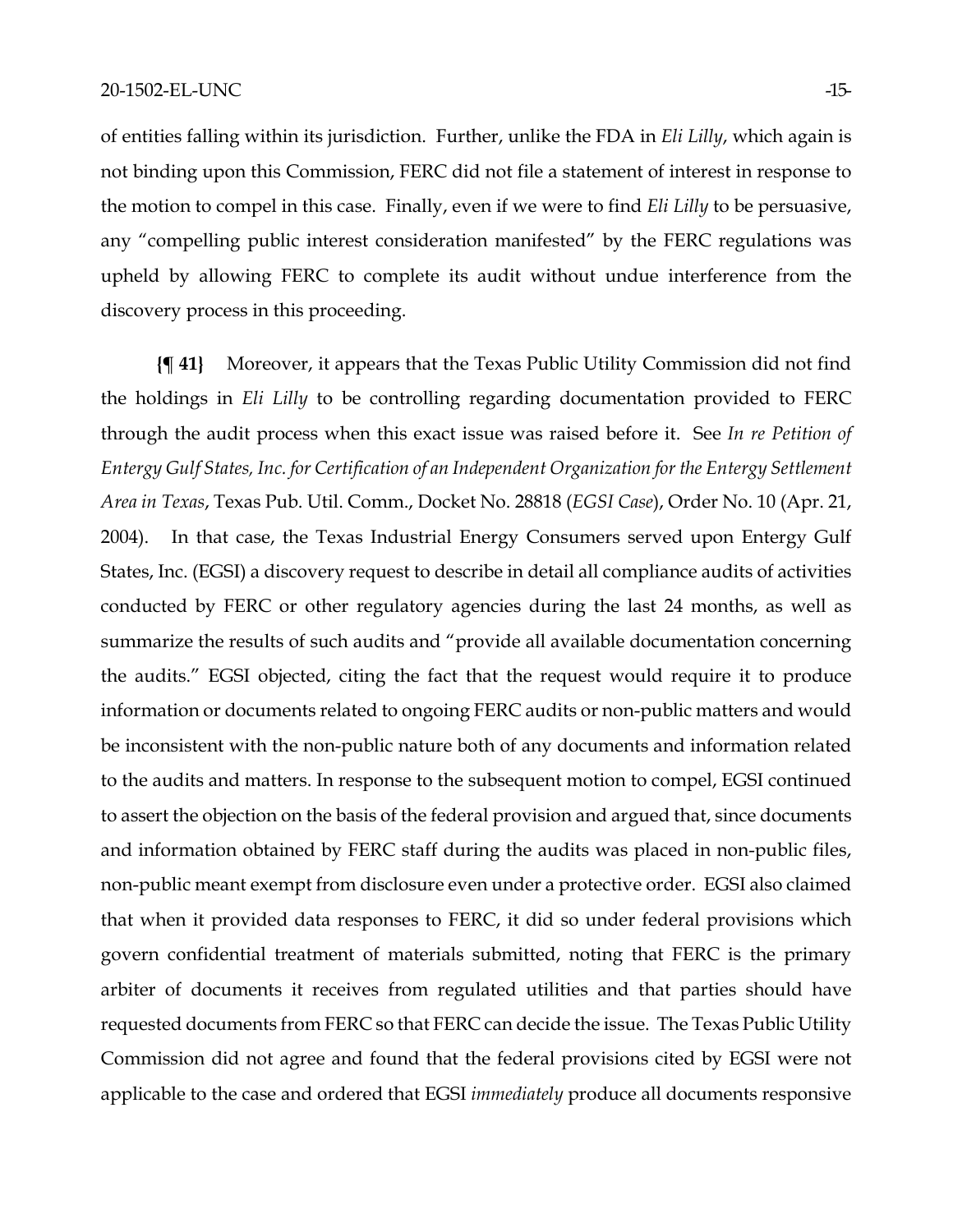to the discovery request, noting that the protective order in place would afford a sufficient level of confidential treatment and protections to any documents disclosed. *Id.* at 3-4. As such, we find the attorney examiner's ruling to be consistent with that of another public utility commission when faced with a comparable discovery dispute.

**{¶ 42}** We also agree that the attorney examiner's ruling strikes the necessary balance between the discovery rights of OCC, and other parties to this proceeding, with that of the interest to allow FERC to engage and complete its audit function in a confidential manner. The FERC Division of Audits and Accounting has expressly indicated that the audit has been completed and FirstEnergy Corp. has admitted it is not contesting any of the findings of the audit through the two options available pursuant to FERC's regulations. (Tr. (Mar. 11, 2022) at 41-42). Further, we agree that the audit subject to the discovery request is separate and apart from the pending investigation of FirstEnergy Corp.'s lobbying and governmental affairs activities. Additionally, in response to arguments proffered by the Companies, at no time did the attorney examiner indicate that FERC was bound by R.C. 4901.16. Instead, the attorney examiner simply noted that the FERC statutes and regulation cited by the Companies operated in a similar fashion to the Commission's own statutory preclusion against employees prematurely divulging information during the course of an ongoing investigation. The provision of information to FERC as non-public during the course of an audit is strikingly similar to the routine procedural practice here at the Commission where entities can provide Staff information on a non-public basis during an investigation.

**{¶ 43}** Under these circumstances, and pursuant to the Commission's broad discovery rules, OCC is entitled to discovery of this information, as the information at issue is relevant to the subject matter of the proceeding, the information sought appears reasonably calculated to lead to the discovery of admissible evidence, and the Companies have not proven that that the information is either privileged or irrelevant. Further, similar to the *EGSI Case*, we agree that the protective agreements entered into between parties serve as an appropriate mechanism to protect any confidential information that may be produced.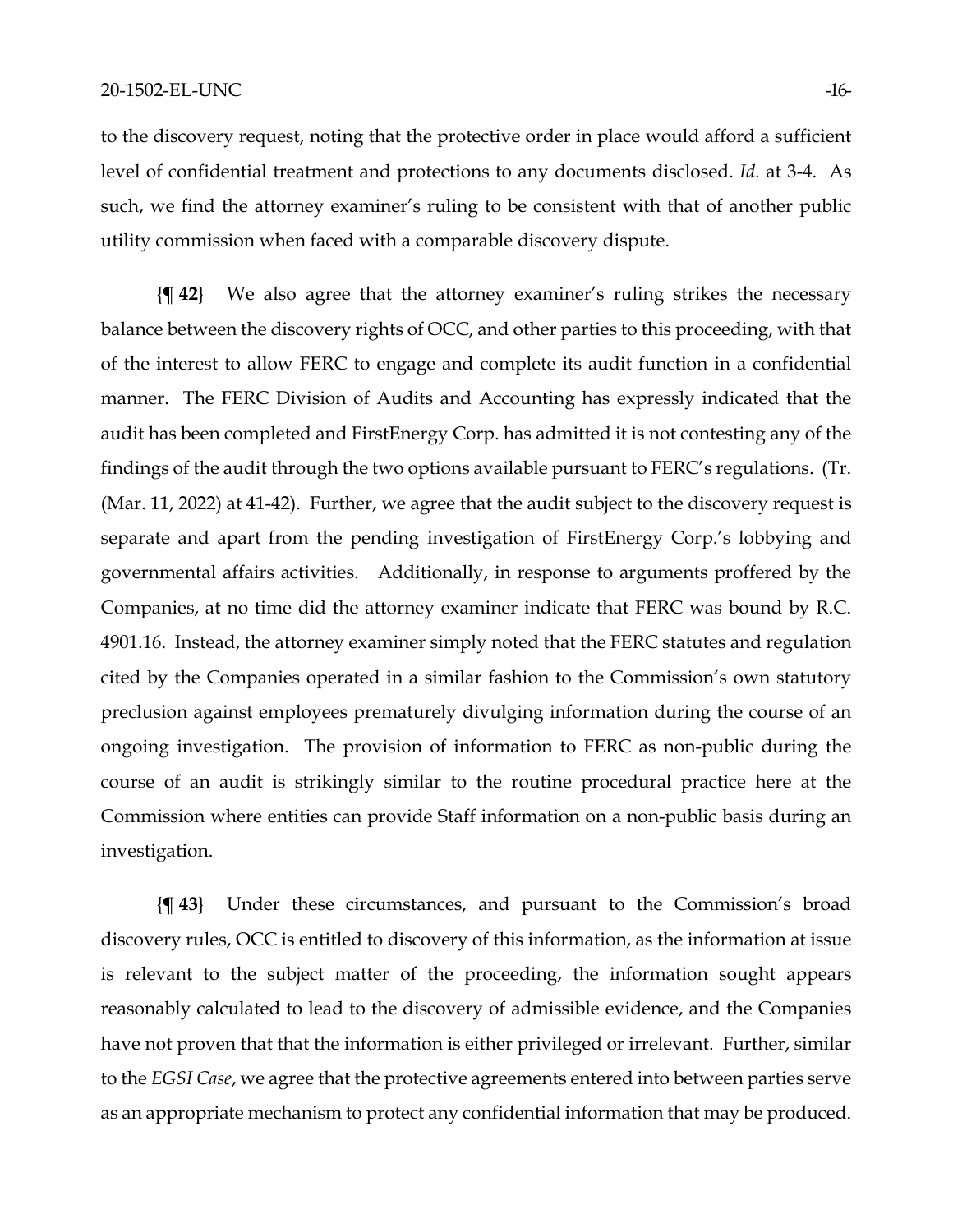(Tr. (Mar. 11, 2022) at 55-56). The Commission accordingly finds that the attorney examiner did not err in granting OCC's motion to compel with regard to the documents provided to FERC during the course of the audit.

**{¶ 44}** However, we do acknowledge that the attorney examiner, when granting the motion to compel, did not specify the applicable timeframe for responsive information. We believe, in this limited aspect of the ruling, clarification is required to be consistent with the Commission's Entry issued in this case on March 9, 2022, as well as earlier rulings in this case. (Tr. (Mar. 25, 2021) at 10). Specifically, while the FERC audit covered the period from January 1, 2015 through September 30, 2021, we will note the motion to compel will be granted for information falling within the period from January 1, 2017 through December 31, 2019. The ruling will be affirmed in all other respects. The Companies will be required to produce the responsive materials within 30 days of the March 11, 2022 prehearing conference, unless otherwise ordered.

#### **IV. ORDER**

**{¶ 45}** It is, therefore,

**{¶ 46}** ORDERED, That the interlocutory appeal filed by the FirstEnergy Utilities be denied. It is, further,

**{¶ 47}** ORDERED, That the attorney examiner's ruling be clarified to only apply to information and documents falling within the period from January 1, 2017 through December 31, 2019, consistent with Paragraph 44. It is, further,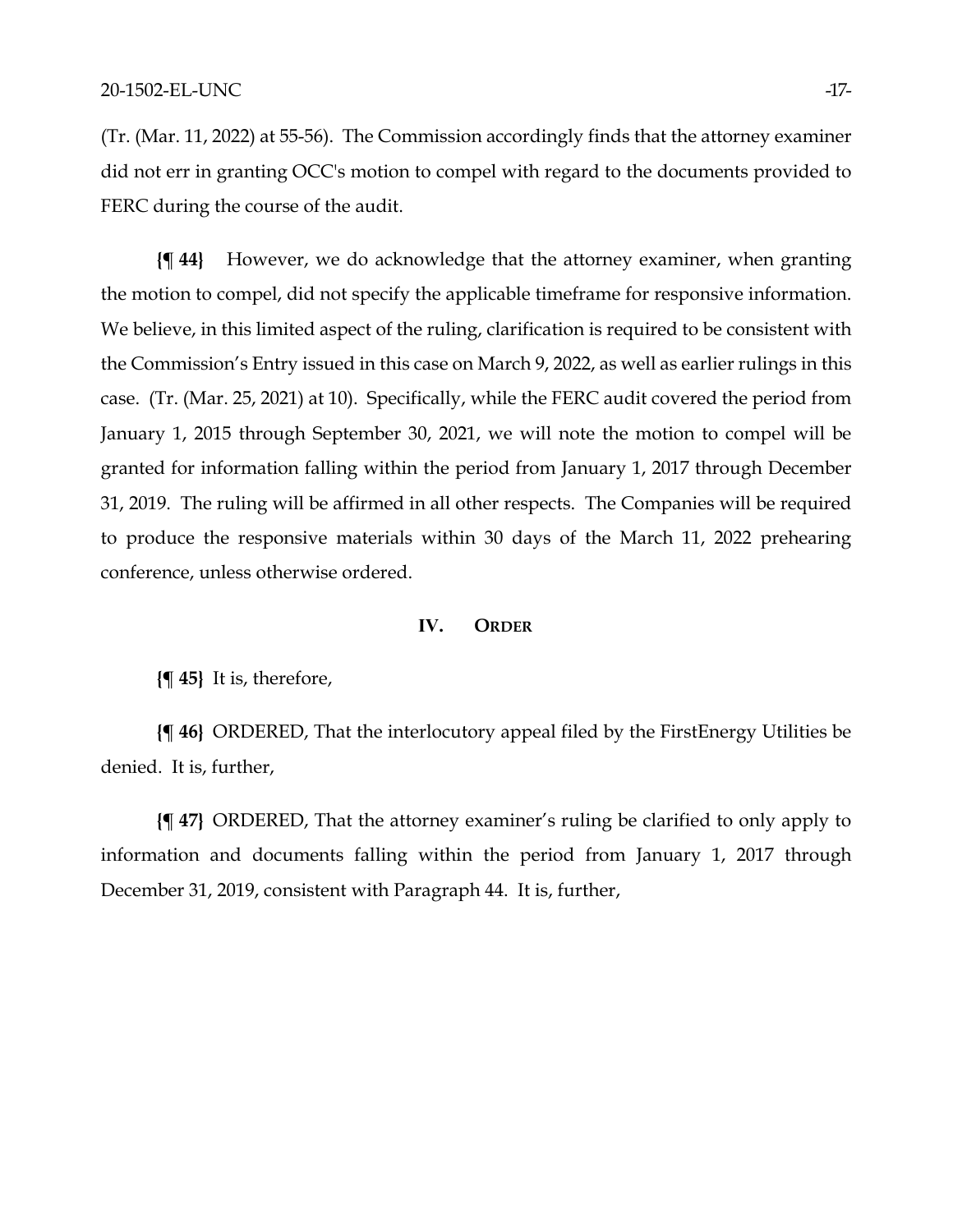**{¶ 48}** ORDERED, That a copy of this Entry be served upon all parties of record.

### COMMISSIONERS:

*Approving:* 

Jenifer French, Chair M. Beth Trombold Lawrence K. Friedeman Daniel R. Conway Dennis P. Deters

MJA/hac